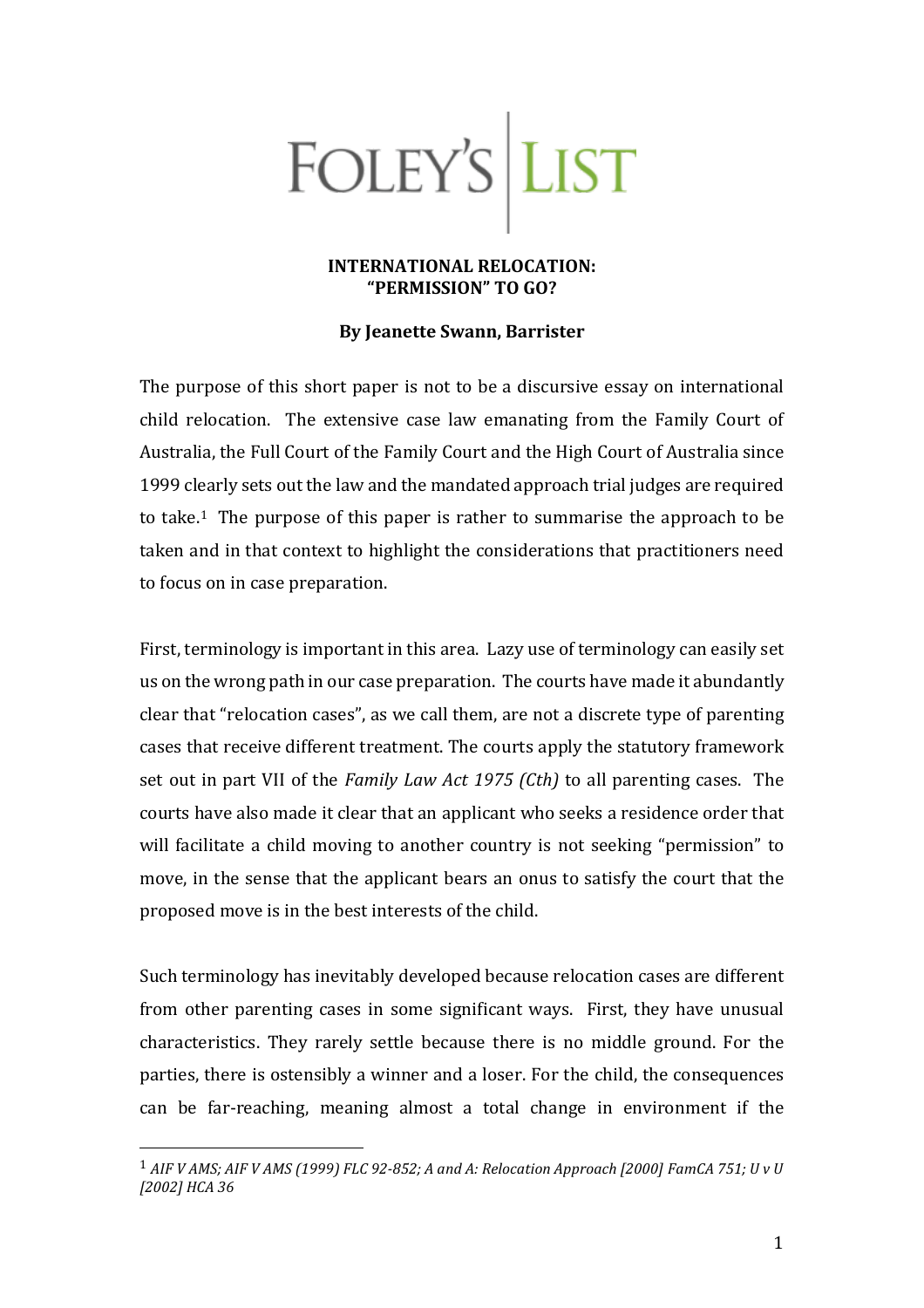application to relocate is successful. Such cases are often prioritized by the courts, as one party's life is on hold and they need an answer relatively quickly. Secondly, the practical considerations of one parent spending time with the child assume much greater significance in relocation cases, due to the burden of travel that is inevitably the consequence of one party's proposal. Other considerations can also assume greater significance, such as the child's age and developmental stage, which impact on the child's capacity to maintain and develop attachments from a distance. Cultural influences can also assume greater significance than they might in other parenting cases.

Whilst the need for a parent to show "compelling reasons" to move away with a child has not been the test for many years and there is no onus on the applicant, the first question that is naturally asked by us as practitioners taking instructions and by Judges seized of relocation cases is "why"? Having said that, the question of "why" would be asked in any case in which the applicant seeks to change a settled set of circumstances that impact on the child, regardless of whether or not it involves geographical relocation. In relocation cases, however, the question is always an important one. The question must be answered carefully and in context.

The Full Court of the Family Court carefully considered relocation cases in *A and A: Relocation Approach* (supra)*.* This case was decided shortly after the High Court decided *AMS v AIF; AIF v AMS* (supra) and the Full Court delivered judgment in *Paskandy v Paskandy (1999) FLV 92-878* and *Martin v Matruglio (1999) 92-876.*  The Full Court purposively set out guidelines for the presentation of relocation cases in *A and A* (supra) and the law has not significantly changed since. By way of summary:[2](#page-1-0)

- 1. In determining a parenting case that involves a proposal to relocate the residence of a child either within Australia or overseas:
	- a. The welfare or best interests of the child remains the paramount consideration but it is not the sole consideration;

<span id="page-1-0"></span><sup>2</sup> *Largely extracted from A and A: Relocation Approach (supra) at paragraph 108*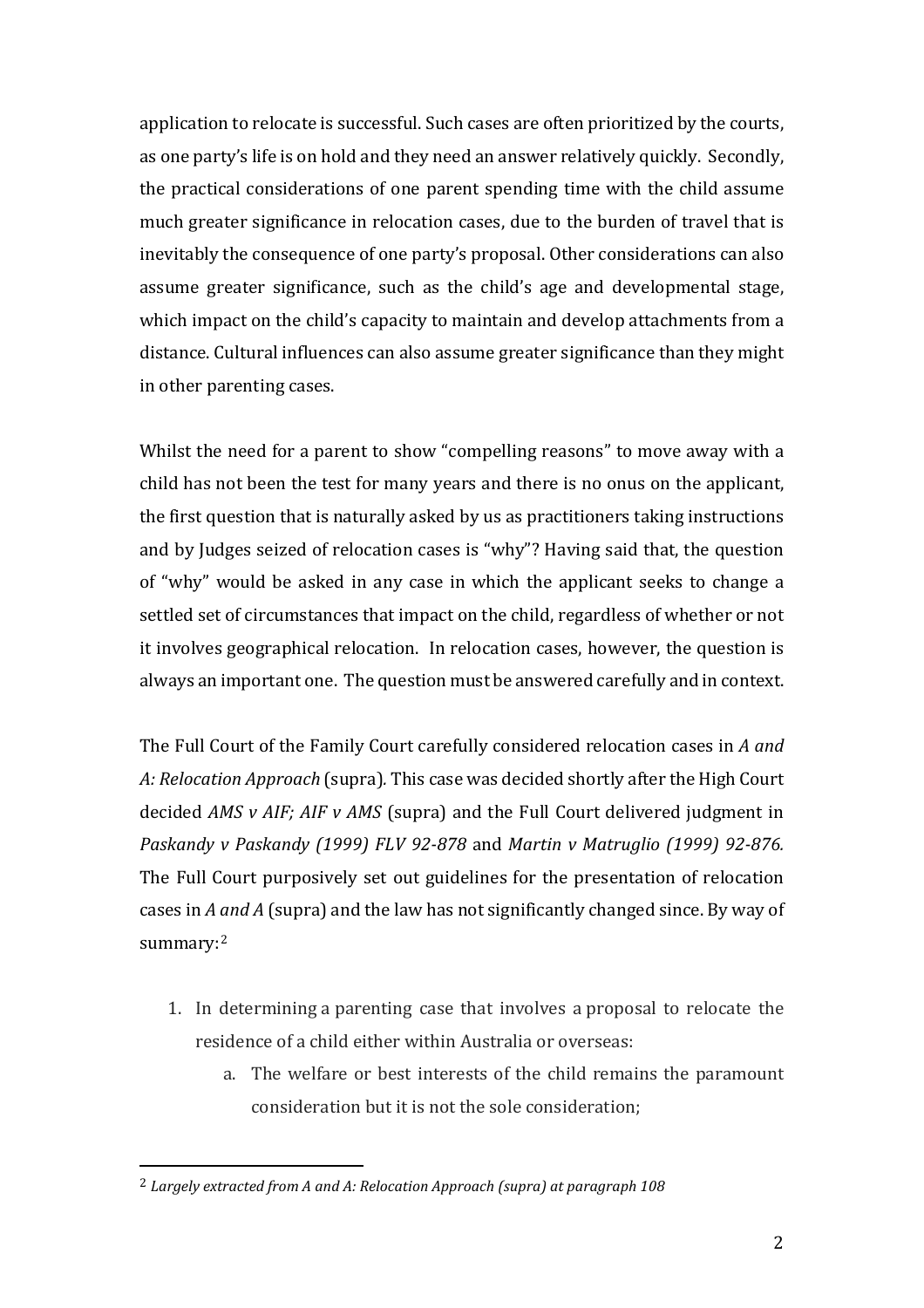- b. A court cannot require the applicant for the child's relocation to demonstrate "compelling reasons" for the relocation of a child's residence contrary to the proposition that the welfare of the child would be better promoted by maintenance of the existing circumstances;
- c. It is necessary for a court to evaluate each of the proposals advanced by the parties;
- d. The court is not limited to the proposals of the parties and may engage in a wider ranging consideration of what is in the best interests of the child<sup>3</sup>;
- e. A court cannot proceed to determine the issues in a way that separates the issue of relocation from that of residence and the best interests of the child. There can be no dissection of the case into discrete issues, namely a primary issue as to who should have residence and a further or separate issue as to whether the relocation should be 'permitted';
- f. The court must evaluate the competing proposals (properly identified) and weigh the evidence and submissions as to how each proposal would hold advantages and disadvantages for the child's best interests;
- g. It is necessary to follow the legislative directions espoused in s.60B and s.60CC of the *Family Law Act (Cth) 1975*. The wording of s.60CC makes clear that the Court must consider the various matters set out in that section;
- h. The objects and principles of s.60B provide guidance to a court's obligation to consider the matters in s.60CC that arise in the context of the particular case.
- 2. In light of the foregoing, it is to be expected that reasons for decision will display three stages of analysis, being:
	- a. First, a court will identify the relevant competing proposals;

<span id="page-2-0"></span><sup>3</sup> *U v U* (supra) particularly at paragraphs 80 and 171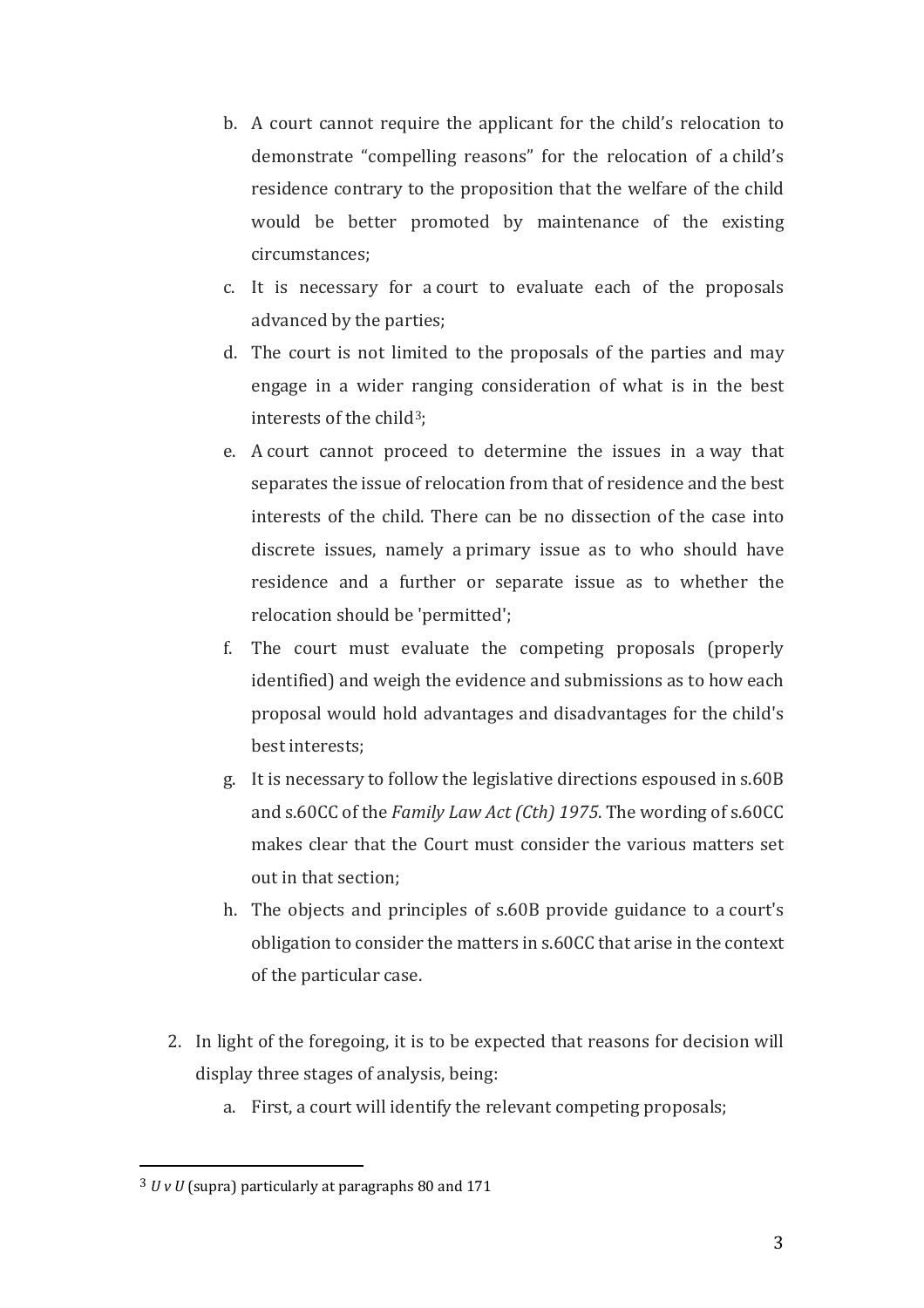- b. Secondly, for each relevant s.60CC factor, a court will set out the relevant evidence and the submissions with particular attention to how each proposal is said to have advantages and/or disadvantages for that factor and make findings on each factor as the court thinks fit having regard to s.60B. In that context:
	- i. The reasons for the proposed relocation as they bear on the child's best interests will be weighed with the other matters that are raised in the case, but not treated as a separate issue;
	- ii. The ultimate issue is the best interests of the child and to the extent that the freedom of a parent to move impinges upon those interests then it must give way;
	- iii. Even where the proposal is made to remove the child to another country, courts will not necessarily restrain such moves, despite the inevitable implications they have for the child's contact with the other parent.
- c. Thirdly, on the basis of the prior steps of analysis, a court will determine and explain why one of the proposals is to be preferred, having regard to the principle that the child's best interests are the paramount but not sole consideration.
- 3. The process of evaluating the proposals must have regard to the following issues:
	- a. None of the parties bears an onus. In determining a parenting case that involves a proposal to relocate the residence of a child, neither the applicant nor the respondent bear the onus to establish that a proposed change to an existing situation or continuation of an existing situation will best promote the best interests of the child. That decision must be made having regard to the whole of the evidence relevant to the best interests of the child;
	- b. The importance of a party's right to freedom of movement. In determining a parenting case that involves a proposal to relocate the residence of a child, care must be taken by a court to ensure that where applicable, it frames orders which in both form and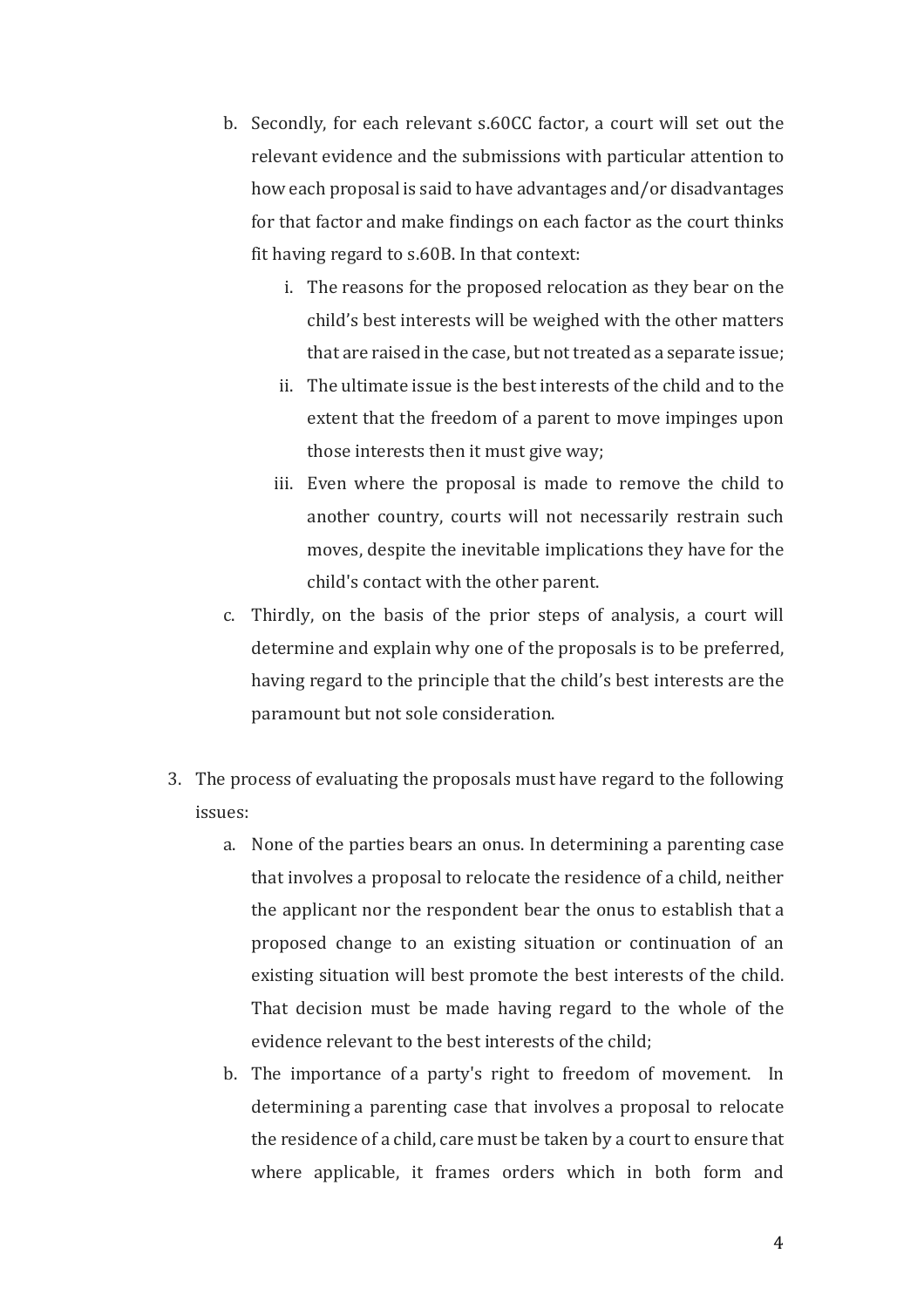substance are congruent with a party's rights under s.92 of the Constitution, where applicable;

- c. In determining a parenting case that involves a proposal to relocate the residence of a child and in deciding what is in the best interests of the child, the court must consider the arrangements that each parent proposes for the child to maintain contact with the other and, if necessary, devise a regime which would adequately fulfil the child's rights to regular contact with a parent no longer living permanently in close physical proximity. If the Court is not satisfied that suitable arrangements have been made for the child to have contact with the other parent, it may be necessary for the Court to order a regime which would best meet the right of the child to know and have physical contact with both its parents.
- d. Matters of weight should be explained. In determining a parenting case that involves a proposal to relocate the residence of a child, a court must consider all the relevant matters referred to in ss60B and 60CC and then indicate to which of those matters it has attached greater significance and how those relevant matters balance out;
- e. In a parenting case that involves a proposal to relocate the residence of a child, no single factor should determine the issue of which proposal is preferred by a court.

Like all parenting cases, relocation cases turn on their own facts and the weighing of the evidence in the discretion of the court. The irony for the parent opposing the relocation is often that the better that parent's relationship is with the child, the more likely the court is to make orders that facilitate the child moving away. That is because the court can be satisfied that the child's bond with the parent is strong enough to survive the move. Another irony is often that the more a residence parent is struggling to care for the child, the more likely it is for the relocation application to succeed. That is because another common thread in the cases is that the parent proposing to move (usually the mother) demonstrates that she will be happier and therefore a better parent if she can move to her preferred location. The more emotionally resilient she is and/or the greater the support and